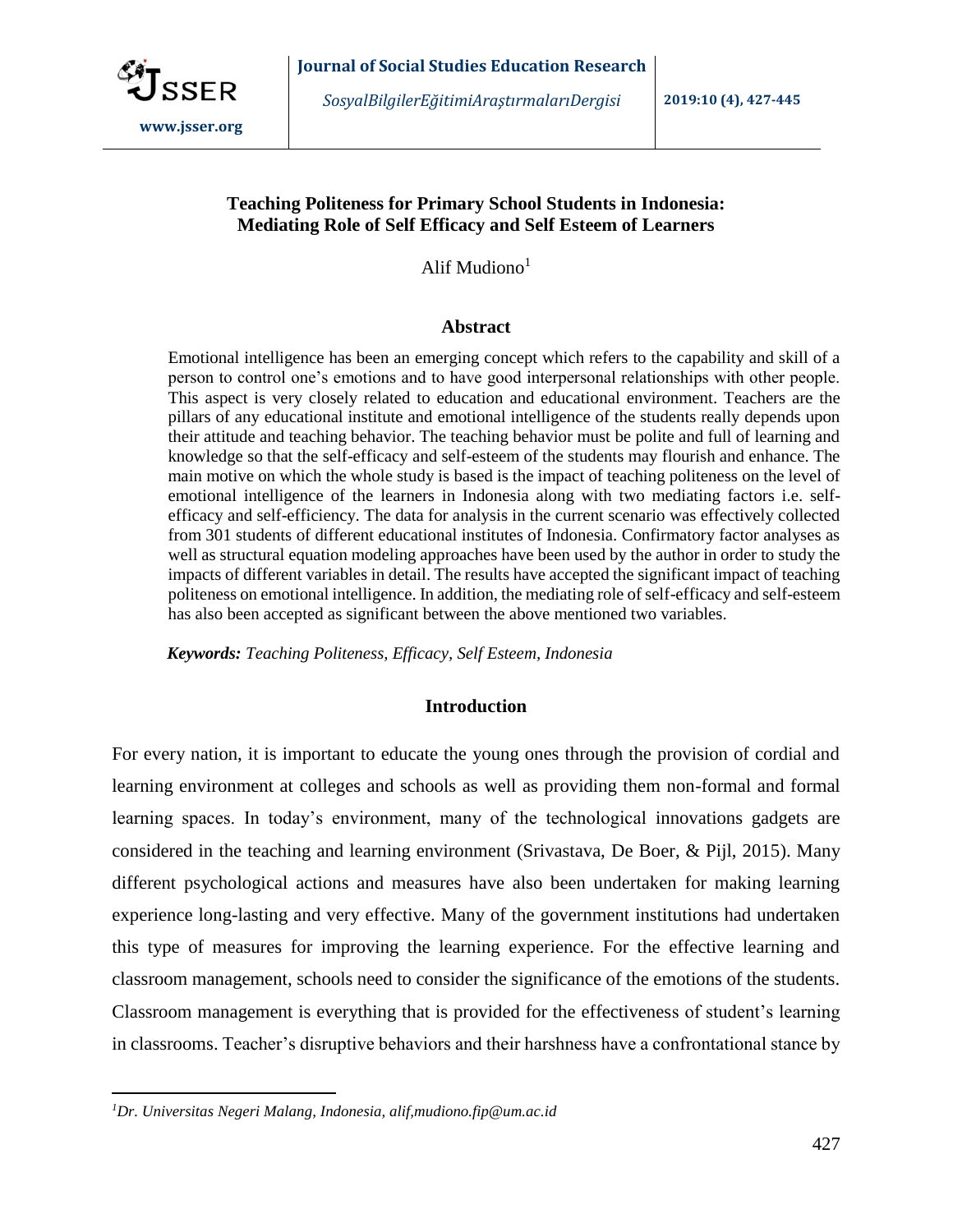escalating tension; lowering self-esteem and making them feel combative. Positive relationship between students and teachers empower the self-esteem of the students [\(Demirdag, 2015;](#page-15-0) Ferris, 2019; Shehzadi & Krishnasamy, 2018). Politeness means that teachers should consider the use of proper sentences and words in suitable contexts that is determined from rules held in the society. Words that do not support the society's polite culture must need to be avoided. Some words are appreciable in one culture while in some cultures they are considered inappropriate. Teachers' communication, politeness, attitude have a significant impact on the student's behavior. High level of self-esteem is promoted with effective strategies that encourage responsible behaviors.

Due to the growth of the technological advancements, it is demonstrated that communities using the computer-mediated things have gained very prominence and success as well. They have considered the significance of politeness among the e-mail community and how positive behavior can be made in the computer-mediating environment [\(Saidi & Khosravi, 2015\)](#page-17-1). Usage of narrative and linguistic strategies at classrooms, shapes the oral and personal narratives and it is considered that many of the adults using verb-ending patterns which are considered as the signs of politeness markers. Many cross-cultural studies revealed some of the discrepancies that exist between the listener and the speaker [\(Shum & Lee, 2013\)](#page-17-2). In the proposed politeness taxonomy, different factors are included such as play downs, down toners, hedges, hesitators, and committers.



*Figure 1: Impact of Emotional Intelligence*

In Indonesia, drastic fall has been observed in the emotional intelligence of the learners. This fall in EI affects academic performance as well the personal and professional life of the students. This problem is not faced only in Indonesia but also in other parts of the world such as Thailand and Malaysia. It is essential for the teachers in the Indonesian institutions to bring some important changes in education system to improve the educational quality. Teachers need to highlight some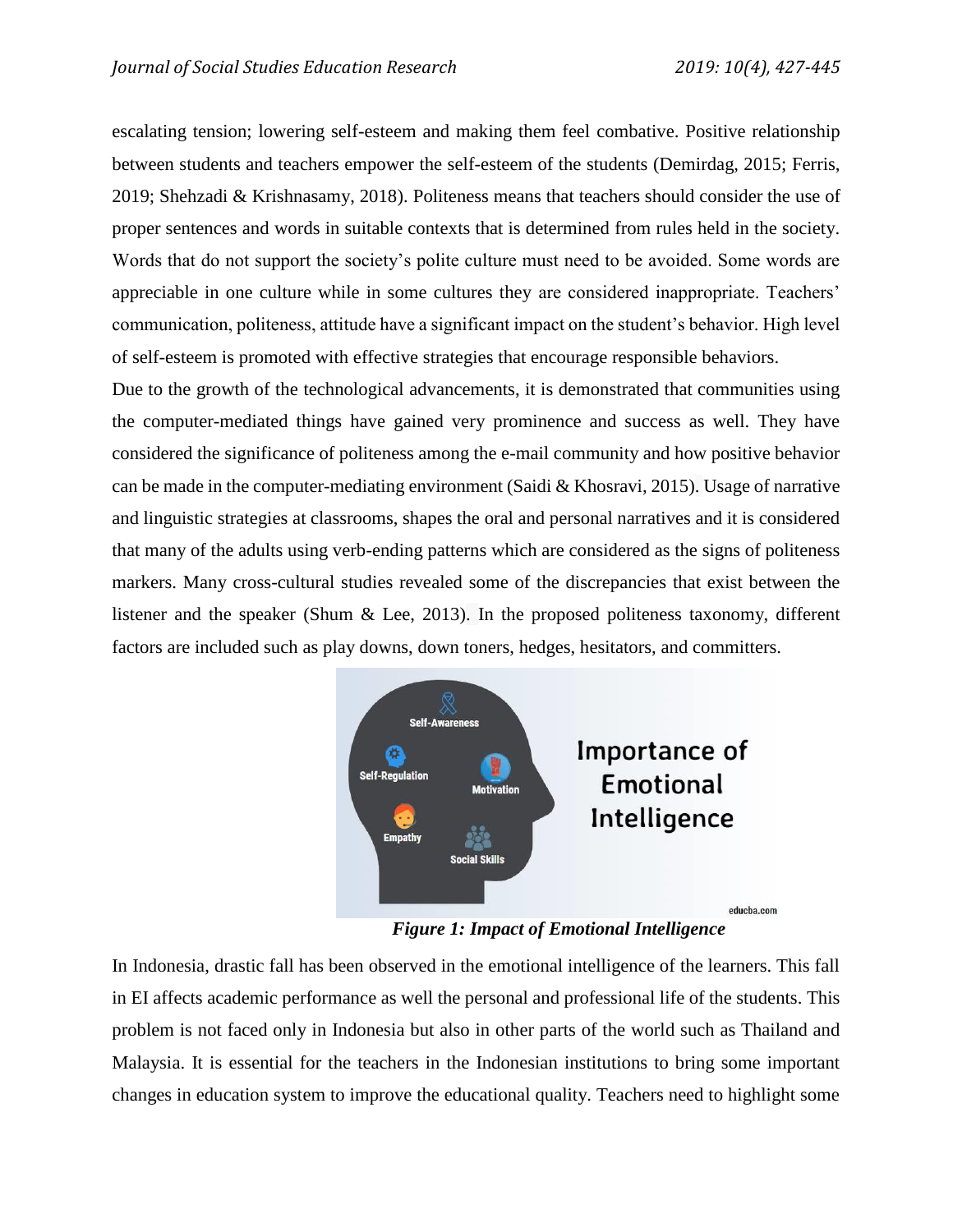important barriers which create hindrance in the formation of quality education [\(Pan & Kadar,](#page-17-3)  [2011\)](#page-17-3). It is the role of the teacher to raise standards of the education that guarantees the growth, prosperity, and the achievement of individual in society [\(Terkourafi, 2011\)](#page-17-4). Punishment must be prohibited in the schools and teachers need to deal softly and avoid developing fears for the punishments. Politeness intimacy, close relationships, nearness and social distance must be managed between the listener and speaker. Speaker should provide friendship sense and comfort with the listener.

Although previous studies have been conducted in this context but this study has not been conducted in Indonesia. Moreover, the mediating role of self-efficacy and self-esteem in the relationship between teaching politeness and EI of learners has not been analyzed. In the students of Indonesia, a research gap has been identified as there is lack of emotional intelligence in the students. Students are not competitive enough to compete in different sectors of the country. It is attributed to different number of factors but one of the most important factors identified is the attitudes of the teachers towards students. Teachers' politeness is very important aspect for the student's effective learning. The role of self-esteem and self-efficacy is very important in increasing the emotional intelligence of the learners. This study gap has been identified in the context of Indonesia where there is lack of emotional intelligence among the learners. Empirical evidences were lacking to find the relationship between teaching politeness and the emotional intelligence of the learners. For the purpose of exploring this, a research path has been identified to explore the association among the two concepts. Research objectives of this study are as follows:

- 1. To analyze the significant impact of teaching politeness on EI of learners
- 2. To analyze the mediating role of self-efficacy in the relationship between teaching politeness and EI of learners
- 3. To analyze the mediating role of self-esteem in the relationship between teaching politeness and EI of learners

The significance and scope of this research allow the Indonesian schools to develop some useful strategies and regulation for bringing more teaching politeness as politeness increases the selfefficacy and self-esteem of the students. Both concepts therefore help in enhancing the EI of the learners. Formulation of useful measures is quite helpful for the country as students with high academic performance lead the country's future with more positive thoughts and feelings. The author has discussed the problem and the scope of this research in the above paragraphs. Following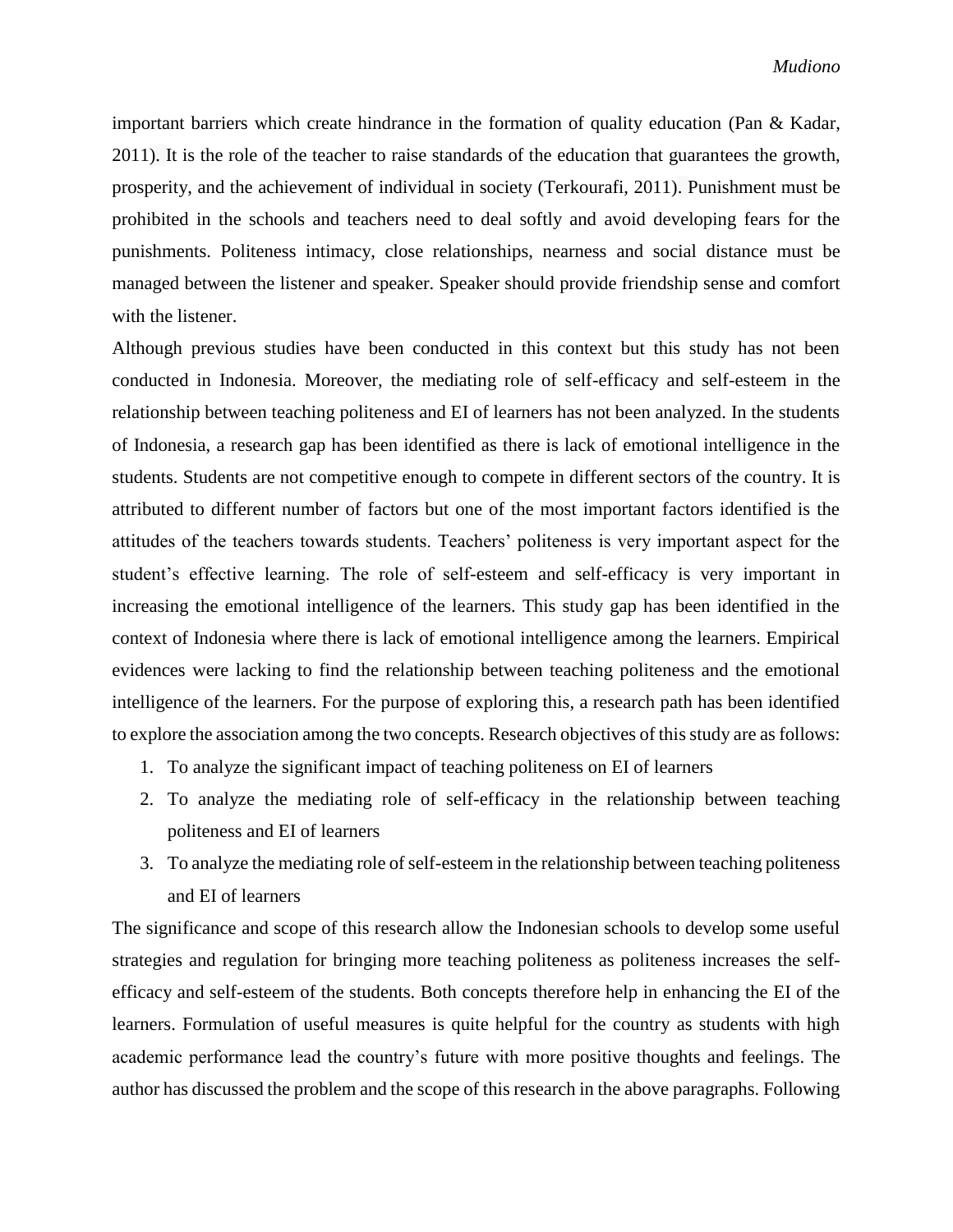paragraphs are based on the literature review of different variables and the work of different variables related to this topic. The next section is based on the methodology that is considered for this research study. After the methodology, all the data gathered has been analyzed for the results. In the end of the report, conclusion is derived and some recommendations are also given for the purpose of improving EI among teachers.

#### **Literature Review**

## **Social Agency Theory**

With respect to the social agency theory, teachers must consider the impact of politeness on achievement of students as students who learn from the polite teachers are able to demonstrate greater scores on tests. Students learn many different things from their strict teachers but strictness is not helpful in achieving good grades [\(Wiseman, Cuevas‐Rodríguez](#page-18-0) & Gomez‐Mejia, 2012). On the other hand, it has also been observed that politeness on weak students results in poorer performance of these students. Intelligent students are able to get more knowledge and scores from the lectures of polite teachers instead of strict teachers. High level of cooperation and encouragement is needed from polite teachers if high academic performance is supposed to be achieved. Social agency theory helps in understanding of the relationships among the two parties and agent is needed to act in the best interest which is demanded by the principal [\(Cowgill, 2014\)](#page-15-1). Sources of conflicts arise among the two different parties involved and incompatible desires also cause inefficiencies.

#### **Teaching Politeness and Emotional Intelligence of the learners**

Politeness refers to the display of good manners and politeness theories explain various factors, principles, and scales of politeness which contribute towards politeness. Politeness is considered as the social aspect and is a belief. Importance of politeness in teaching cannot be ignored as it is significant in developing communication between the listener and speaker. The method of developing interaction varies among people as they had to face the threats of with positive or negative response in return. Positive face gives the impression of help whereas negative impression displays effort [\(Uzair-ul-Hassan & Farooq, 2017\)](#page-18-1). Developing politeness in the communication, etiquettes, and courtesy is the custom and procedure of the society. In every field, developing and using politeness is a useful strategy for avoiding certain conflicts that might result and it helps in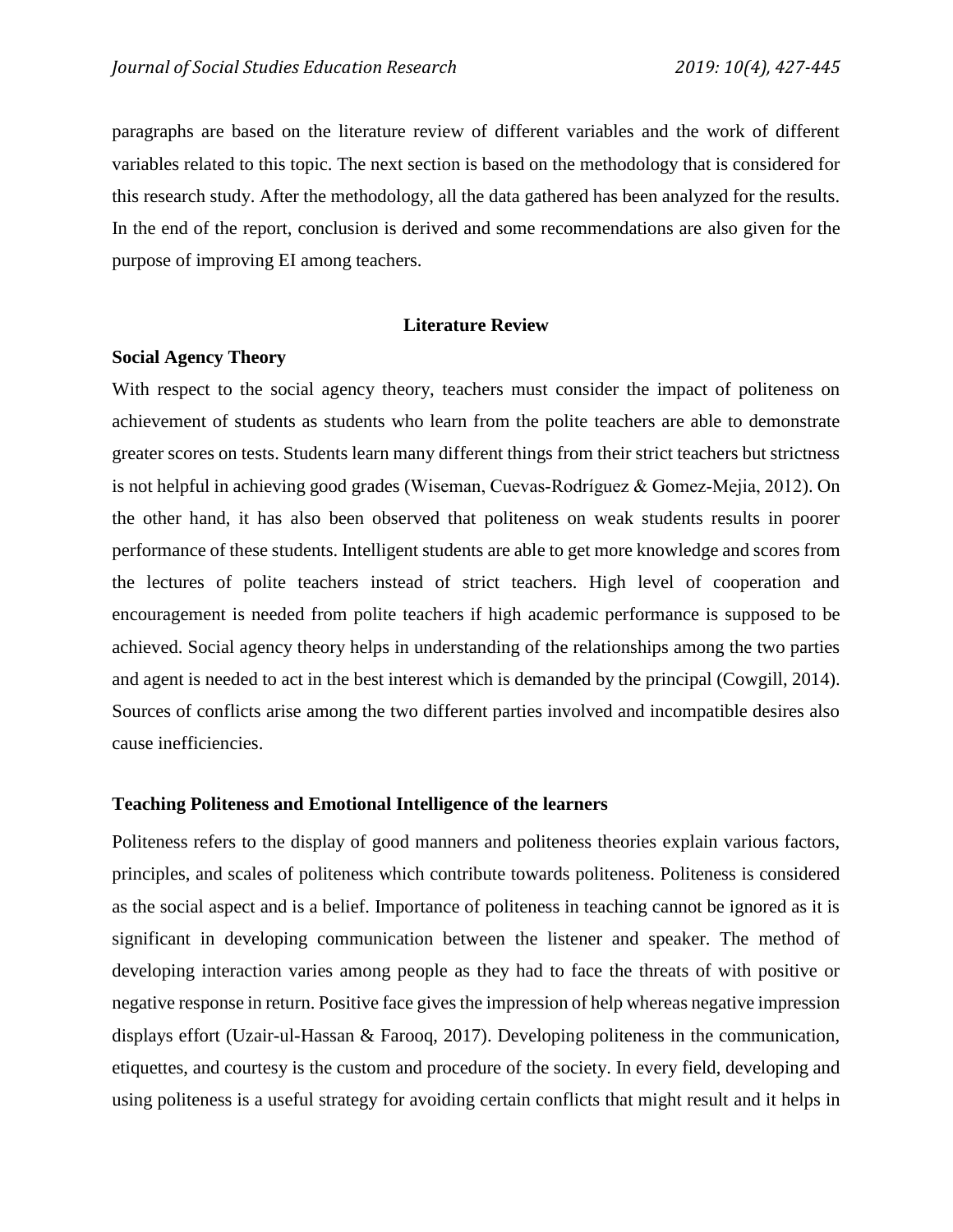the formation of good relationships too. In the learning practice and classroom teaching, the use of politeness is important and relevant [\(Lupton & Hempel-Jorgensen, 2012\)](#page-16-0). In the learning and teaching process, teachers use different utterances for the communication with students and this is the politeness strategy. All teachers must use this strategy as it is appropriate for developing communication between the teacher and student. Use of this strategy is depicted from the politeness behavior that teacher displays in front of the students. Emotional intelligence is an important element of research and also the predictor of the well-being, health, and also the academic outcomes of the learners. EI refers to the cognitive ability of the learners to consider, perceive, understand, use, and also manage their emotions [\(Pool & Qualter, 2012\)](#page-17-5). The characteristic of people having high level of confidence on emotional abilities is termed as emotional self-efficacy. Adaptation of various emotional functioning helps in making the accurate prediction on work-related outcomes. Emotional self-efficacy is the belief that one has on its own emotional-functioning capabilities. Both ESE and EI are important predictors for the academic success  $\&$  increase the employability chances as well. Examining and investigating attitudes are essential for the EI for designing appropriate interventions with academic performance [\(Fernandez, Salamonson](#page-15-2) & Griffiths, 2012).

**H1:** There is a significant relationship between Teaching politeness and emotional intelligence of learners.

## **Mediating role of Self-efficacy**

Self-efficacy refers to the belief that one has on his or her anilities for the successful accomplishment of tasks. Strong and motivated sense of self-efficacy allows the students to perform even harder tasks [\(Honicke & Broadbent, 2016\)](#page-16-1). Moreover, these students also increase and sustain their efforts to become successful. They approach all the difficult and threatening conditions with high level of confidence. Any doubt about their ability will build difficulties on their way for achieving the task accomplishments [\(Carroll et al., 2009\)](#page-15-3). Thus, they could either avoid doing task, lack of the encouragement and passivity as well. Developing self-efficacy in the classrooms is a great aspect for the students to learn as one can see how students fight with the motivation [\(Ansong, Eisensmith, Okumu, & Chowa, 2019\)](#page-15-4). It is the adrenaline for the motivation. Students having high level of confidence are stress-free, which shows high level of propensity for being motivated. Students in classrooms must practice self-observation, self-reaction time, and self-judgment. The role of self-efficacy is very important for students as it helps in attaining their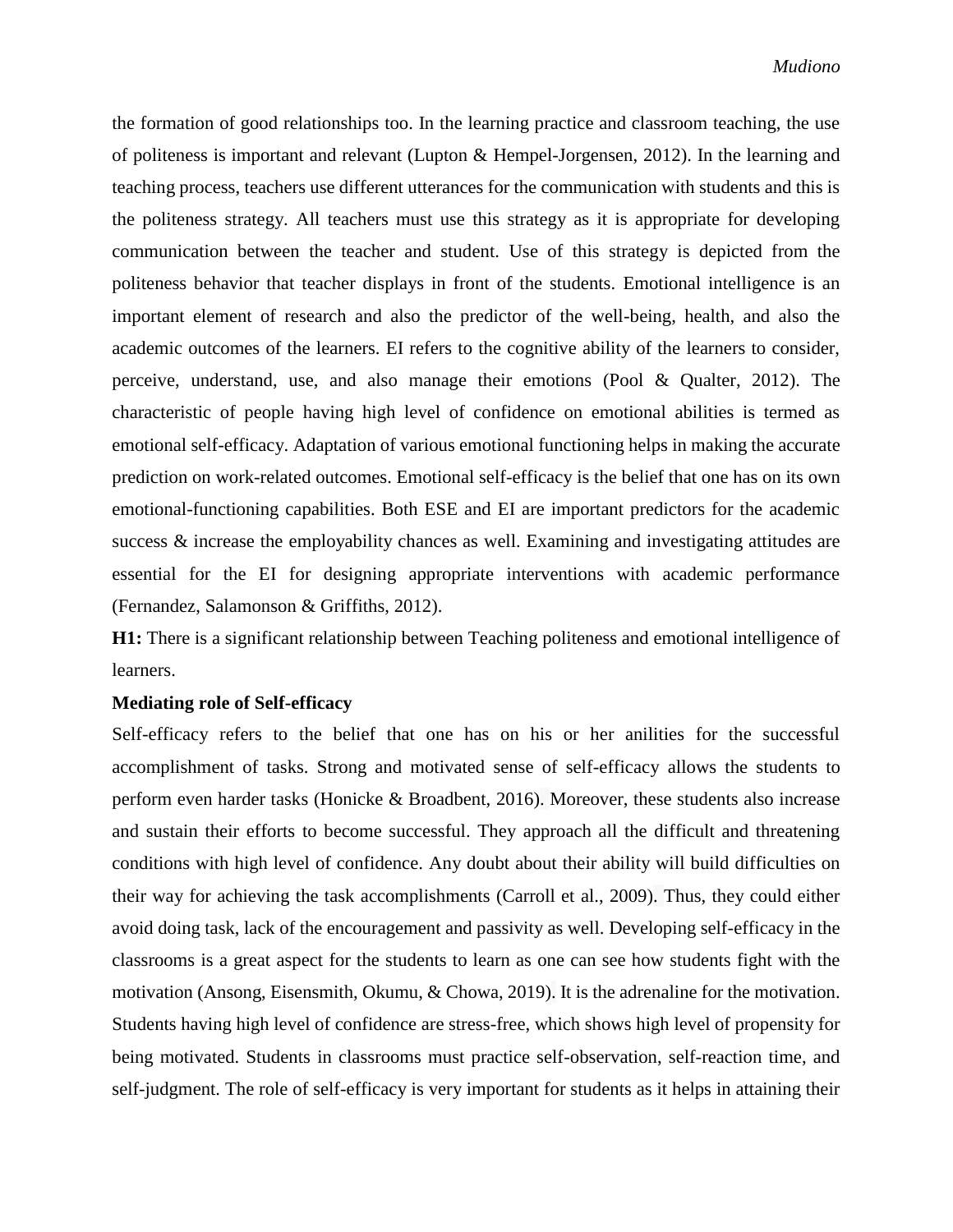goals, sets new tasks and challenges, and develops progress. Self-efficacy explains how the differences between the academic results and educational aspirations are related. Academic selfefficacy is developed from the evaluation & interpretation of different tasks performance that is represented as the "self-judgment" [\(Schunk & Usher, 2011\)](#page-17-6). The level of efficacy is high when students believe that they perform a specific task but diminishes when they feel they are making insufficient efforts. This study tends to explore the relational nature between the academic performance and academic self-efficacy of the students [\(Britner, 2012\)](#page-15-5). Self-efficacy in classrooms can be increased by a number of different activities such as providing mastery experiences, emotional experiences, and modeling experiences.

Emotional intelligence can be built among the learners through a number of different ways. It includes the identification and stopping of emotions. Teachers and parents must develop some communication with children to know about their feelings and examining their emotions (Bakalar, 2017; [Kim, Jung-Eun Yoo, Lee](#page-16-2) & Kim, 2012). Listening to the child's feeling is also very useful as it determines what students actually feel about a certain condition. Taking out time for talking with the students also helps in improving some negative situations. Teaching problem-solving is another effective method for obtaining the reflection of the student's emotions and identifying reasons for the particular action [\(Mohzan, Hassan](#page-16-3) & Halil, 2013). Emotional intelligence is also improving if the speaker leads the conversation with the example.

**H2:** There is a significant mediating impact of Self-efficacy in the relationship between Teaching politeness and emotional intelligence of learners.

#### **Mediating role of Self-Esteem**

Self-esteem refers to the understanding regarding what a person thinks of himself. It is the judgment of worthiness that a person holds for himself either through his sense of competency or from the concepts of others [\(Cvencek, Fryberg, Covarrubias](#page-15-6) & Meltzoff, 2018). An individual having positive expectations regarding self considers having the self-esteem. There is a high correlation between the self-esteem and academic performance. Self-esteem leads to more academic performance [\(Mbuva, 2017\)](#page-16-4). Development of self-concept of the students leads to increased academic performance. There are different factors affecting self-esteem such as the negative responses such as joking, violence, penalty, and criticism. Moreover, failure and economic status moreover affects someone's self-worth. Student's feelings are also affected by the religion, sex, culture, and race (Jansen, Scherer [& Schroeders, 2015\)](#page-16-5).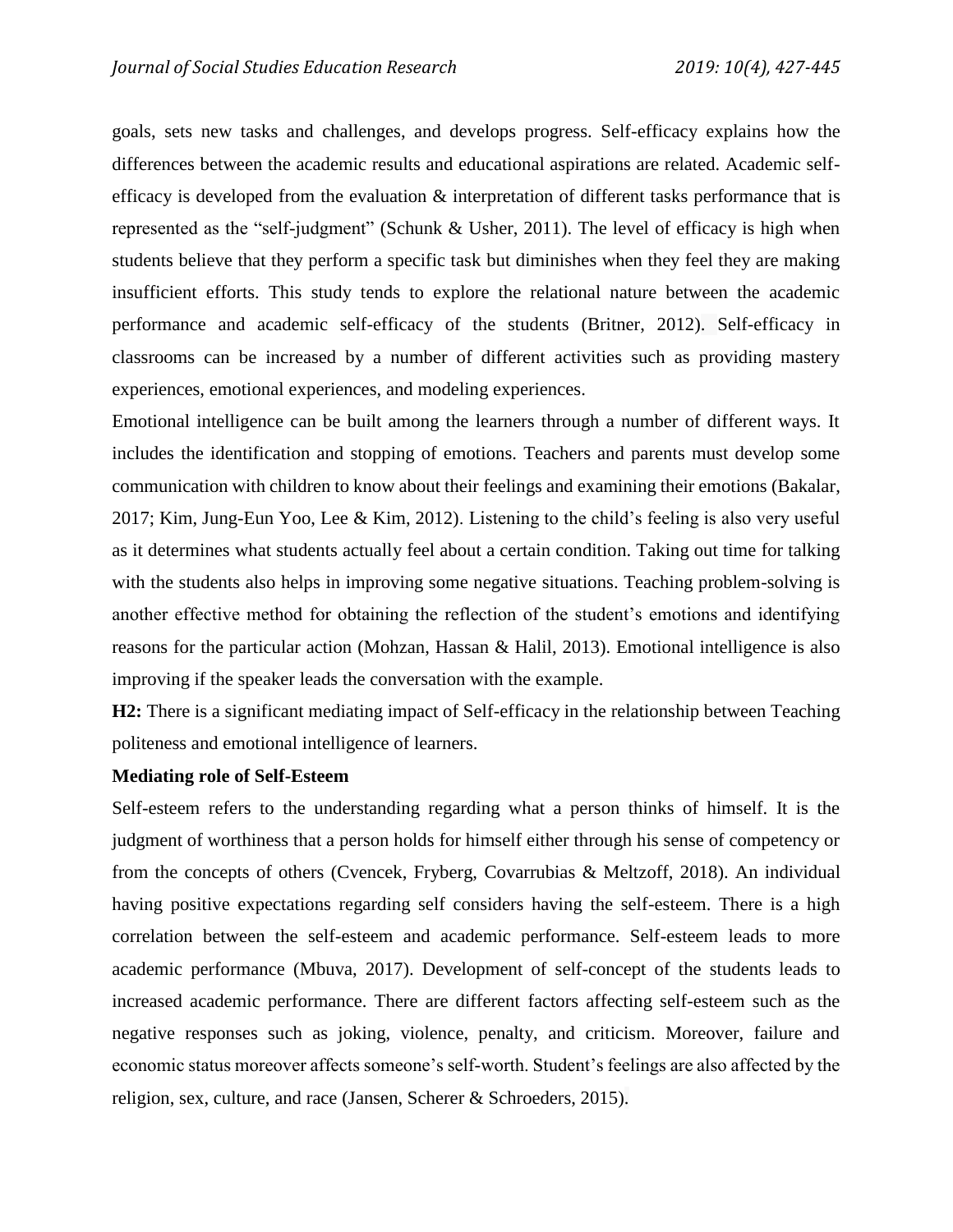When negative emotions are developed early among the students, it results in development of more thinking habits. Students having low self-esteem feel dissatisfied and unimportant. Self-esteem of the students is built successfully when there is proactive interest of the educators in making improvements. It is the process that is developed from the beginning and continues for ages. For increasing the student's confidence and self-esteem, different actions are undertaken by the parents of the children (Zahra, Mu'in [& Nasrullah, 2019\)](#page-18-2). It is one of that area in which parents have a greater role to play. The self-esteem of the students is affected by the use of negative words that damages their image [\(Moksnes & Espnes, 2012\)](#page-17-7). Self-esteem is considered as the critical element in the prevention of certain discipline problems. As students having higher self-esteem score more on their academics than those having less self-esteem [\(Godfrey, Santos](#page-16-6) & Burson, 2019).

Moreover, if teachers are aware of the student's needs, and give respect and value to students, this enhances the self-esteem and motivation of the students. Satisfaction with life is found to have a strong association with the self-esteem and is considered as the examined predictor on certain demographics characteristics, personality, and social connection [\(Kong & You, 2013\)](#page-16-7). Personality which scores high on EI tends to have greater sense for their worth. Politeness also induces healthy relationship among the listener and speaker. As one cannot ignore the significance of such cooperation and feelings [\(Dunn, 2011\)](#page-15-7). There are four different situations for the politeness and calls for politeness. In competitive situation, the impact of politeness is considered as the negative. In convivial situation, the impact of politeness is considered as positive [\(Shokouhi & Rezaei,](#page-17-8)  [2015\)](#page-17-8). Politeness means that teachers should consider the use of proper sentences and words in suitable contexts that is determined from rules held in the society.

There is strong connection between the self-esteem and emotional intelligence of the learners. Higher self-esteem among the students will lead to more positive emotional intelligence and thus the academic growth of the students. EI value higher among the students means that students have better management skills [\(Hen & Goroshit, 2014\)](#page-16-8). In this way they are able to develop enhanced self-motivation and improved communication skills which are considered essential to become more confident. Students lacking in emotional intelligence tend to develop less connection with the school and its activities and thus negative performance is resulted. Improving emotional intelligence through teaching politeness is very helpful for the students (Kong, Zhao [& You, 2012\)](#page-16-9). It results in better stress management, building of empathy, boosting of self-motivation, enhanced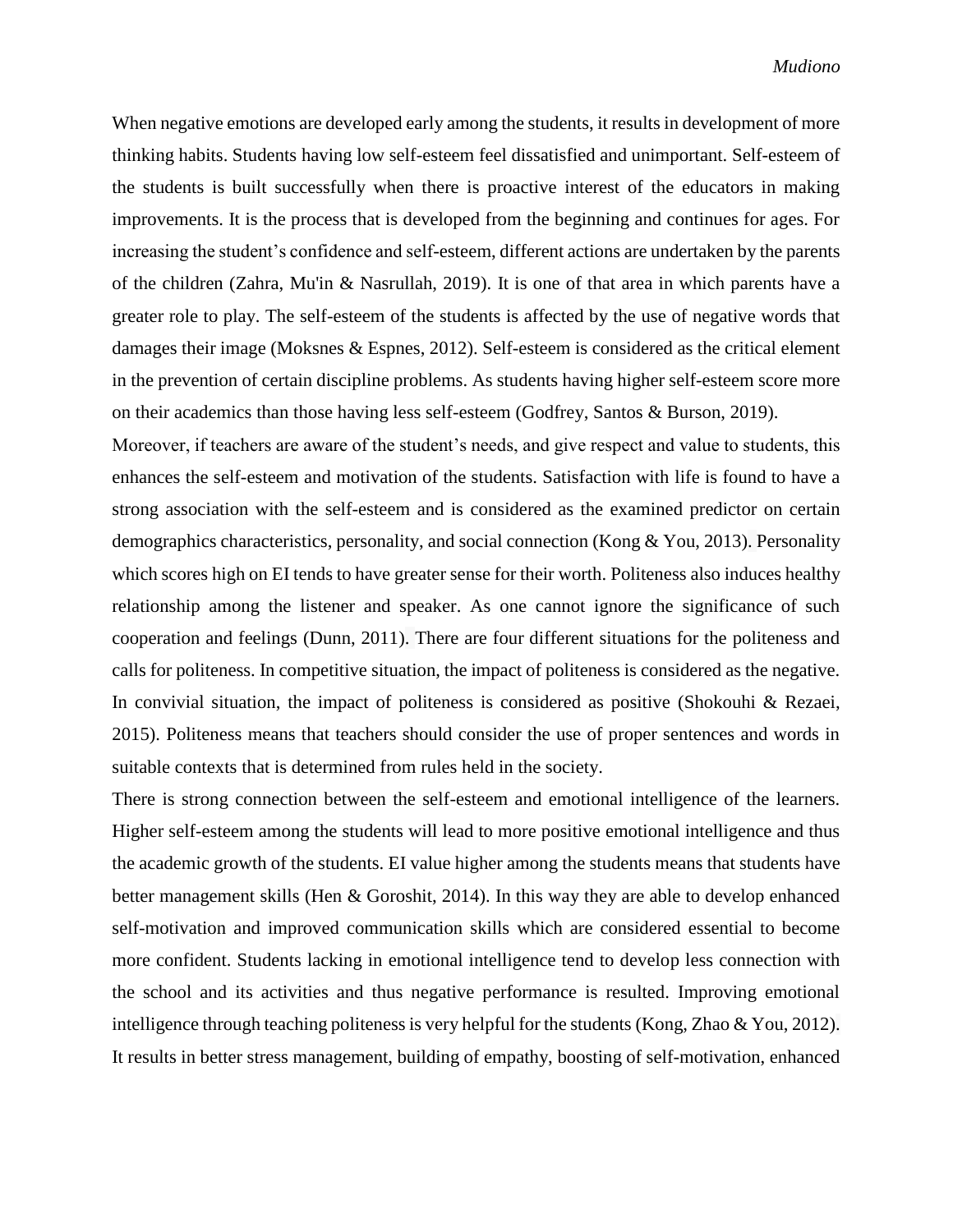self-awareness, effectiveness in developing communication and relationships, and finally increasing the decision-making power.

**H3:** There is a significant mediating impact of Self-esteem in the relationship between Teaching politeness and emotional intelligence of learners.

# **Research Framework**



## **Methods**

# **Population and Sampling**

Objective of this research study is to observe the impact of teaching politeness on emotional intelligence of learners, in mediating role of self-efficacy of learners and self-esteem of learner. Researcher selects Indonesia as the population of study because in Indonesia education is compulsory, Indonesia provides free charges education in public one to nine grade. Country is struggling to provide high education level to low the illiteracy rate but nowadays Indonesia has lower literacy level than other Southeast Asian countries that's why researcher provide some specific parameters for enhancing the emotional intelligence of learners. As the large number of primary schools have been working in Indonesia that's why researcher accompanied mixed method sampling which enables the researcher to strengthen the research design on the account of social and behavioral sciences. Moreover, it has been observed that mixed method sampling has key importance in social sciences research. Further, researcher takes into account purposive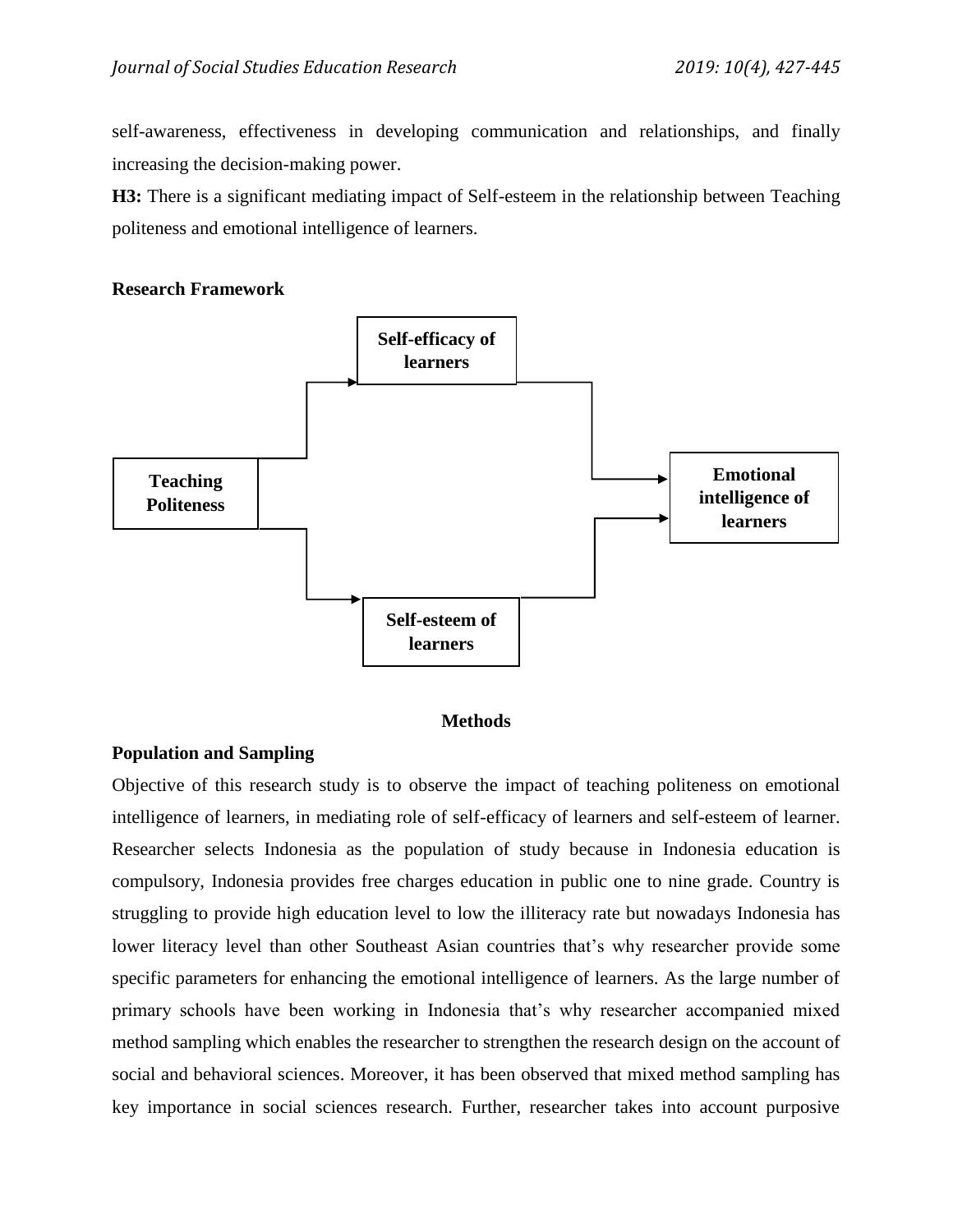sampling technique in order to selects only those sample respondents such as individual students, which have the knowledge about concerned variables and have the interest in the study. In this study, sample size is 340 that's why questionnaires have been distributed among 340 respondents but out of them only 316 responded. Afterward, researcher attained only 301 valid responses because rest of responses gets rejected due to the incompleteness and invalidity.

## **Data Collection Procedure**

Data collection procedure in this research study is structured questionnaire because researcher desired to collect the objective, quantitative data, which can easily be analyzed through statistical analysis techniques. Researcher has to performed the pilot study or pretest the questionnaire before final administration because if the wording, language and items not understandable by respondents then accurate, upright and authentic outcomes can never be attained. Due to these reasons, researcher has to verify the understandability of items and minimized the errors and mistakes in the survey questions. Further, researcher self-visits the respondents such as students of schools in order to narrates them about filling process and solved their queries during questionnaire administration.

#### **Measures**

Many other researchers had already conducted the research studies on the impact of proposed variables but in totally different context or perspective, researcher adapts the measurement items from their studies because they have already been attested in context of reliability and validity. Researcher adapts the 8 survey items for teaching politeness variable, from literature of (Carrell & Konneker, 1981) and for emotional intelligence of learners (dependent variable) measurement, researcher adapts the 5 survey items from research work of (Mayer & Cobb, 2000). Further, selfefficacy of learner construct has been measured through 10 measurement items, which have been taken from (Walker, 2003) and for self-esteem of learner construct,10 survey items have been adapted from (Scott, Murray, Mertens & Dustin, 1996). All these measurement items have been measured on the bases of 5-point Likert scale, in which 1 stands as strongly disagree and 5 stands as strongly agree.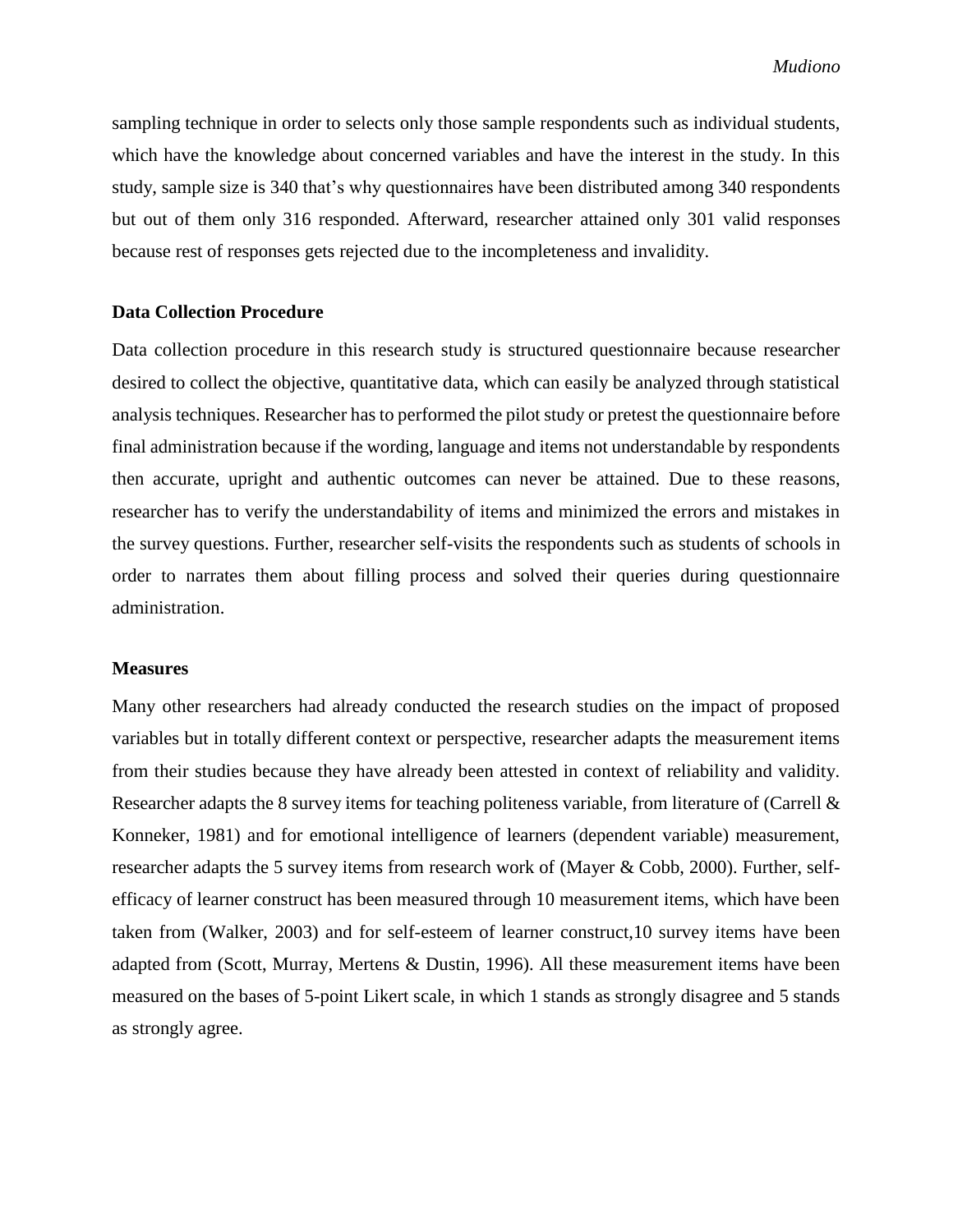# **Data Analysis Techniques**

In this section, researcher entails that he or she takes into consideration SPSS and AMOS for analyzing the data of this specific study. Researcher applied different tests for analyzing data such as regression test, descriptive statistics tests, reliability tests, correlation test, all these tests have been run under SPSS. In the reliability test, researcher examined two criteria such as composite construct reliability and Cronbach's alpha, for ensuring internal consistency and items reliability both of them must have values greater than cutoff value 0.70. Further, researcher performed confirmatory factor analysis under AMOS, for assessing convergent validity such as items loading λ, its values have to exceed 0.70 and average variance extracted, its values have to be greater than 0.50 limit value. CFA also assessed the discriminant validity through criterion such as square root of AVE has to be greater than other compared constructs and assessed model fitness. Structure equation modeling run under AMOS, for performing hypothesis testing by evaluating structure path model.

# **Results and Discussion**

For the purpose of this study a total of 301 participants from Indonesia were selected out of which the female ratio was dominant, 58.8%, while the rest 41.2% were males. Education-wise, most of the sample was highly educated, i.e. 48.5% had post-graduate degrees and 40.5% had master's degrees. The prominent age group in the sample was 31-40 with 61.1% respondents lying in this group. The demographic details, as mentioned, helped enhance the validity of results since the majority of the sample was mature in both age and education aspects.

| <i>Descriptive Statistics</i> |                  |                  |                  |                  |                  |                  |      |
|-------------------------------|------------------|------------------|------------------|------------------|------------------|------------------|------|
|                               | N                | Minimum          | Maximum          | Mean             | <b>SD</b>        | <b>Skewness</b>  |      |
|                               | <b>Statistic</b> | <b>Statistic</b> | <b>Statistic</b> | <b>Statistic</b> | <b>Statistic</b> | <b>Statistic</b> | SЕ   |
| SeflEfficacyL                 | 301              | .00              | 4.90             | 3.5824           | 1.07315          | $-.866$          | .140 |
| SeflEsteemL                   | 301              | $00$ .           | 5.00             | 3.4013           | 1.17238          | $-.690$          | .140 |
| <b>TeachPolit</b>             | 301              | $00$ .           | 5.00             | 3.4568           | 1.11883          | $-.572$          | .140 |
| EmoIntelL                     | 301              | 00.1             | 5.00             | 3.5482           | 1.14786          | $-.586$          | .140 |
| Valid N (listwise)            | 301              |                  |                  |                  |                  |                  |      |

**Table 1. Lating**<br>Provintive Statistic

The descriptive statistics for this study have been summarized in table no.1. Minimum and maximum statistic values depict the absence of any outlier in the data and the mean statistics show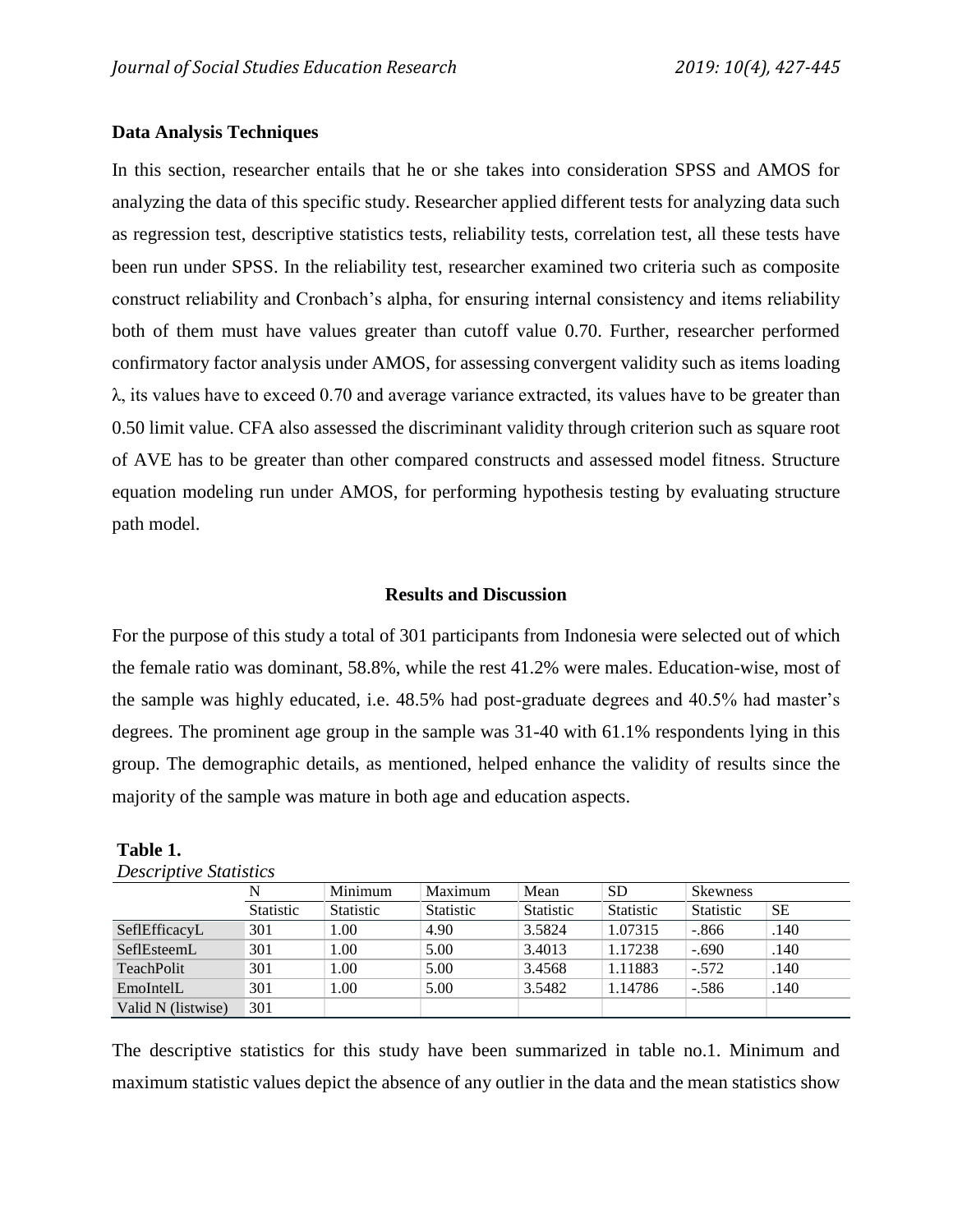that most respondents either gave neutral responses or agreed to the questionnaire statements, the skewness lies between the threshold range of  $-1$  and  $+1$ , showing that the data against all the variables is normally distributed.

### **Table 2.**

| <b>KMO</b> and Bartlett's Test                           |                    |           |  |  |  |
|----------------------------------------------------------|--------------------|-----------|--|--|--|
| .955<br>Kaiser-Meyer-Olkin Measure of Sampling Adequacy. |                    |           |  |  |  |
|                                                          |                    |           |  |  |  |
| Bartlett's Test of Sphericity                            | Approx. Chi-Square | 12489.962 |  |  |  |
|                                                          | Df                 | 528       |  |  |  |
| .000<br>Sig.                                             |                    |           |  |  |  |

Table no. 2 is depicting the results of KMO and Bartlett's Test. The result of KMO testing show the value of .955. The purpose of this test is to confirm that sample size of data is accurate and value should lie between threshold range of 0.8 and 1, thus for this study the sample is adequate. Results for the rooted component matrix, which is a part of CFA, have been given in table no.3. All the components carry factor loading greater than 0.7 and no issue of cross loading is seen. This table validates the accuracy of data.

|                           | Component    |                |                |                |
|---------------------------|--------------|----------------|----------------|----------------|
|                           | $\mathbf{1}$ | $\overline{2}$ | $\overline{3}$ | $\overline{4}$ |
| EF1                       |              | .701           |                |                |
| $\rm EF2$                 |              | .764           |                |                |
| EF3                       |              | .842           |                |                |
| EF4                       |              | .852           |                |                |
| EF5                       |              | $.830\,$       |                |                |
| EF <sub>6</sub>           |              | .816           |                |                |
| EF7                       |              | .817           |                |                |
| EF8                       |              | .827           |                |                |
| EF9                       |              | .848           |                |                |
| EF10                      |              | .826           |                |                |
| ES1                       | $.800\,$     |                |                |                |
| $\mathop{\hbox{\rm ES2}}$ | .841         |                |                |                |
| ES3                       | .839         |                |                |                |
| ES4                       | .849         |                |                |                |
| ES5                       | .837         |                |                |                |
| ES <sub>6</sub>           | .837         |                |                |                |
| $\mathop{\hbox{\rm ES7}}$ | .853         |                |                |                |
| $_{\rm ES8}$              | .839         |                |                |                |

## **Table 3.**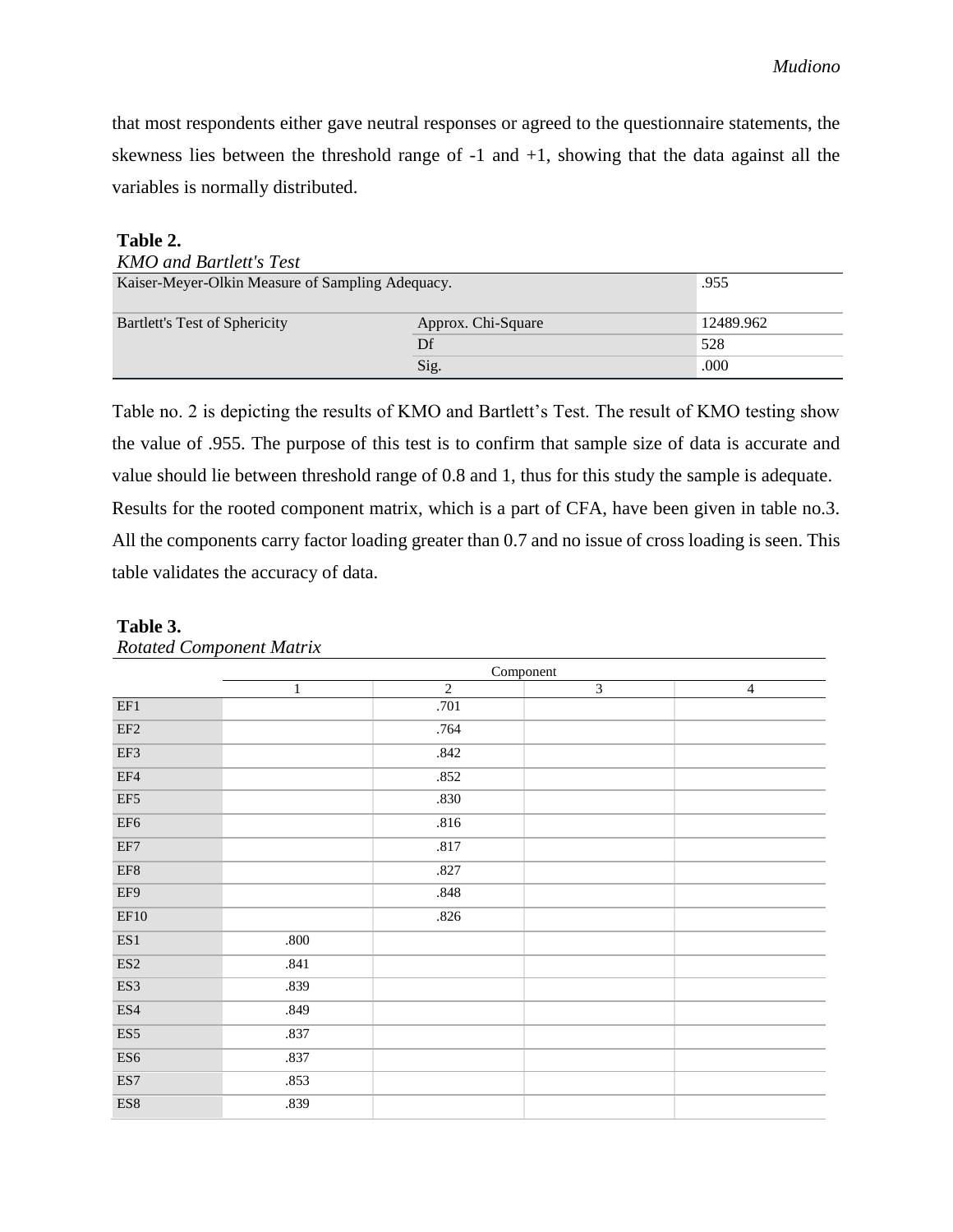| ES9                                               | .854 |          |        |
|---------------------------------------------------|------|----------|--------|
| <b>ES10</b>                                       | .873 |          |        |
| TP1                                               |      | .843     |        |
| TP <sub>2</sub>                                   |      | .865     |        |
| TP3                                               |      | .868     |        |
| $\operatorname{TP4}$                              |      | $.880\,$ |        |
| TP5                                               |      | .881     |        |
| TP <sub>6</sub>                                   |      | .881     |        |
| $\operatorname{TP7}$                              |      | .864     |        |
| TP8                                               |      | .829     |        |
| $\mathop{\rm E}\nolimits\mathop{\rm I}\nolimits1$ |      |          | .846   |
| EI2                                               |      |          | $.860$ |
| EI3                                               |      |          | .853   |
| EI4                                               |      |          | .837   |
| $\mathrm{EI}5$                                    |      |          | .851   |

# **Table 4.**

|    | Convergent and Discriminant Validity |       |            |         |       |       |       |       |
|----|--------------------------------------|-------|------------|---------|-------|-------|-------|-------|
|    | <b>CR</b>                            | AVE   | <b>MSV</b> | MaxR(H) | ES    | TP    | ЕF    | ЕI    |
| ES | 0.922                                | 0.776 | 0.270      | 0.973   | 0.881 |       |       |       |
| TP | 0.919                                | 0.799 | 0.256      | 0.986   | 0.427 | 0.894 |       |       |
| EF | 0.947                                | 0.746 | 0.296      | 0.990   | 0.497 | 0.506 | 0.864 |       |
| ЕI | 0.963                                | 0.837 | 0.296      | 0.992   | 0.520 | 0.357 | 0.544 | 0.915 |

The results for convergent and discriminant validity tests are summarized in table no.4. The first two variables (CR and AVE) are indicators of convergent validity and the diagonal part of the table is for showing discriminant validity. All the values for CR and AVE are above thresholds of 0.7 and 0.5 respectively, showing convergent validity. As for discriminant validity, each value in bold in the diagonal section is incrementing, showing that they are more associated among themselves then on other factor.

## **Table 5.**

| <b>Confirmatory Factors Analysis</b> |  |
|--------------------------------------|--|
|                                      |  |

| Indicators     | Threshold range      | Current values |
|----------------|----------------------|----------------|
| <b>CMIN/DF</b> | Less or equal 3      | 2.629          |
| GFI            | Equal or greater .80 | .805           |
| <b>CFI</b>     | Equal or greater .90 | .937           |
| IFI            | Equal or greater .90 | .937           |
| <b>RMSEA</b>   | Less or equal .08    | .074           |

The model fitness results have been shown in table no.5. The results show that all values are within the threshold ranges. Showing that the model is good fit for our hypotheses.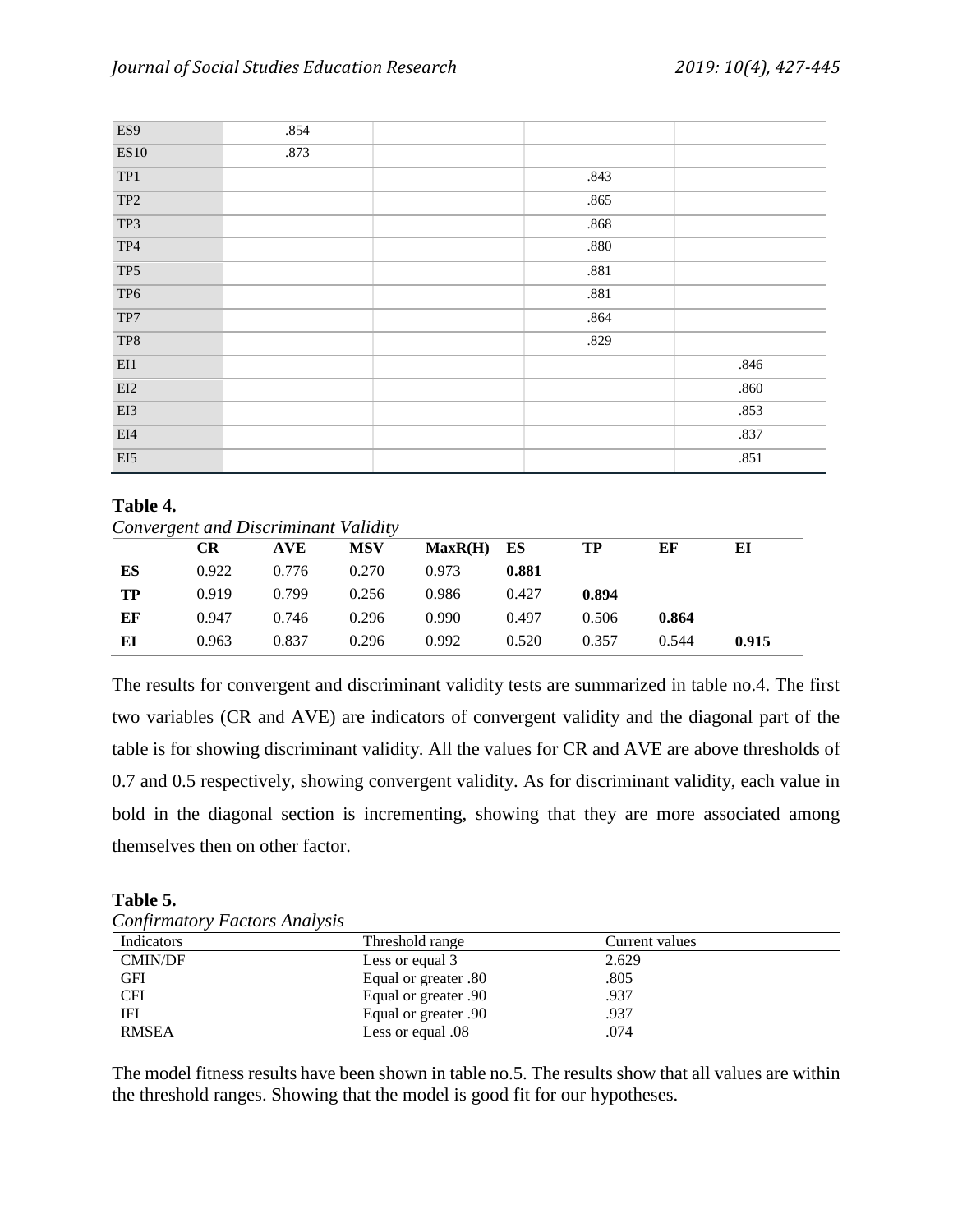

*Figure 2: CFA*

| Table 6.                            |  |
|-------------------------------------|--|
| <b>Structural Equation Modeling</b> |  |

| <b>Total effect</b>    | <b>TeachPolit</b> | <b>SefIEsteemL</b> | Sef1EfficacvL |
|------------------------|-------------------|--------------------|---------------|
| SeflEsteemL            | $.417***$         | .000               | .000          |
| SeflEfficacyL          | .491***           | .000               | .000          |
| EmoIntelL              | $442***$          | $179***$           | $.376***$     |
| Direct effect          | TeachPolit        | SeflEsteemL        | SeflEfficacyL |
| SeflEsteemL            | $.417***$         | .000               | .000          |
| SeflEfficacyL          | .491***           | .000               | .000          |
| EmoIntelL              | $.183**$          | $.179***$          | $.376***$     |
| <b>Indirect effect</b> | TeachPolit        | SeflEsteemL        | SeflEfficacyL |
| SeflEsteemL            | .000              | .000               | .000          |
| SeflEfficacyL          | .000              | .000               | .000          |
| EmoIntelL              | 259***            | .000               | .000          |

For the purpose of hypothesis testing, SEM was run on AMOS. The results have proved that there is a significant impact of teaching politeness on the emotional intelligence of the learner. Increasing one unit of teaching politeness increasing the emotional intelligence by 18.3%. The indirect effect of teaching politeness on emotional intelligence is highly significant with a ratio of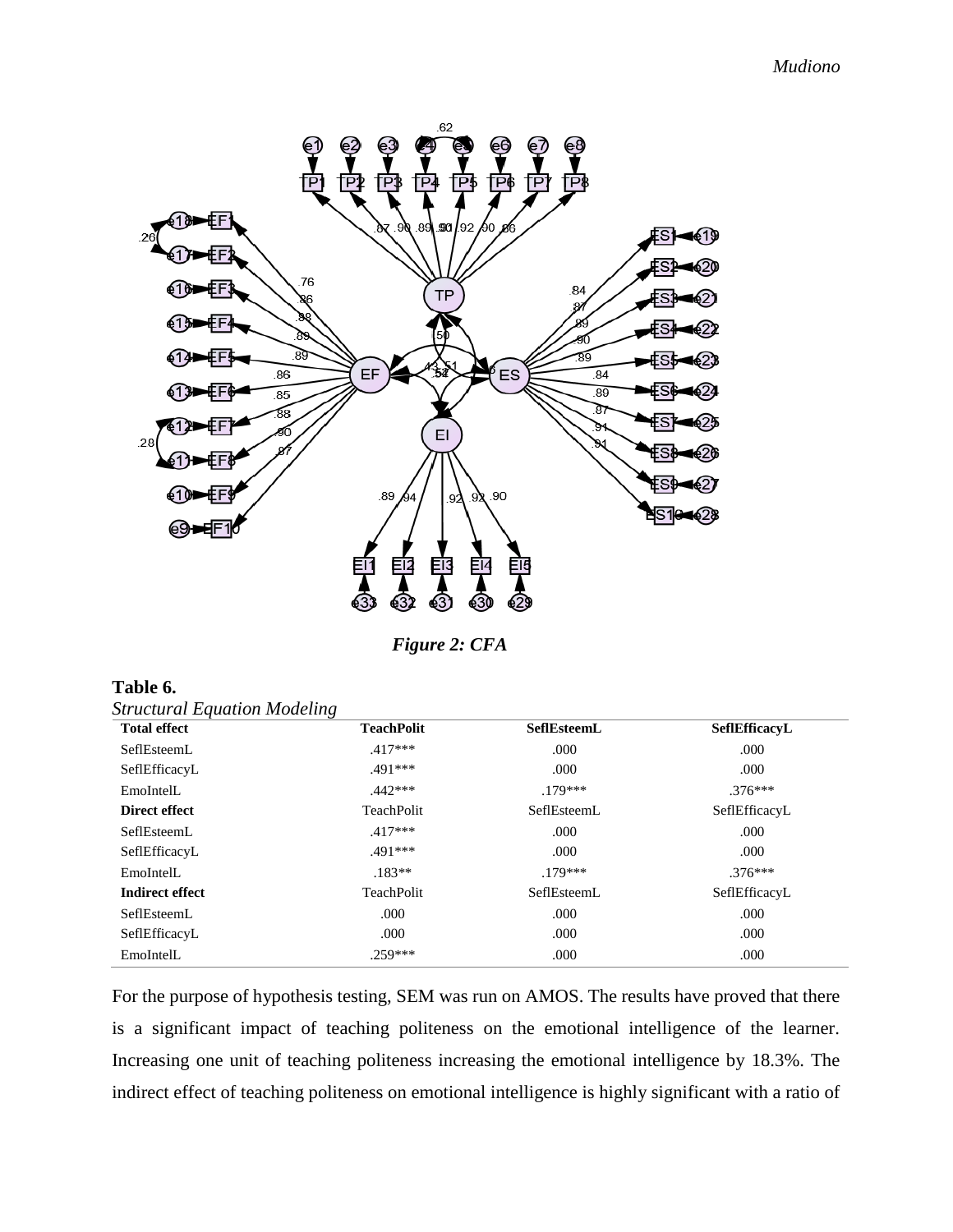25.9% which exists due to the mediators If one unit of teaching politeness is increased, it causes for 49.1% and 41.7% increase in self-efficacy and self-esteem respectively. Moreover, by increasing one unit of self-efficacy, emotional intelligence is increased by 37.6 percent and by increasing one unit of self-esteem, emotional intelligence is increased by 17.9 percent. Thus, selfesteem and self-efficacy have significant mediating role in the relationship between teaching politeness and emotional intelligence.



*Figure 3: SEM*

In order to find the impact of the politeness of teachers in the classroom on the emotional intelligence of the students, some hypotheses were formulated by the author of this research in the previous section of this research paper. The first hypothesis regarding the impact of teaching politeness on emotional intelligence of students was accepted by the results discussed in the previous section and they have proven that the direct relationship between the two variables is significant in nature. Similar results have been discussed in few previous studies as well [\(Adams,](#page-15-8)  [2014;](#page-15-8) [Hagenauer, Hascher, & Volet, 2015;](#page-16-10) [Zhang & Sapp, 2013\)](#page-18-3). The second hypothesis discussed the mediating role of self-efficacy between teaching politeness and emotional intelligence. Results shown prove this hypothesis to be accepted as well, showing positive significant mediating role of self-efficacy. Similar tests have been shown in a number of studies [\(Hagenauer et al., 2015;](#page-16-10) Parvaresh, Bidaki [& Farahani, 2014;](#page-17-9) [Santamaría-García, 2017\)](#page-17-10). The third hypothesis contested a mediating role of self-esteem between teaching politeness and emotional intelligence. The above given results accepted this hypothesis as well, proving similar to previous studies [\(Sudarsana,](#page-17-11)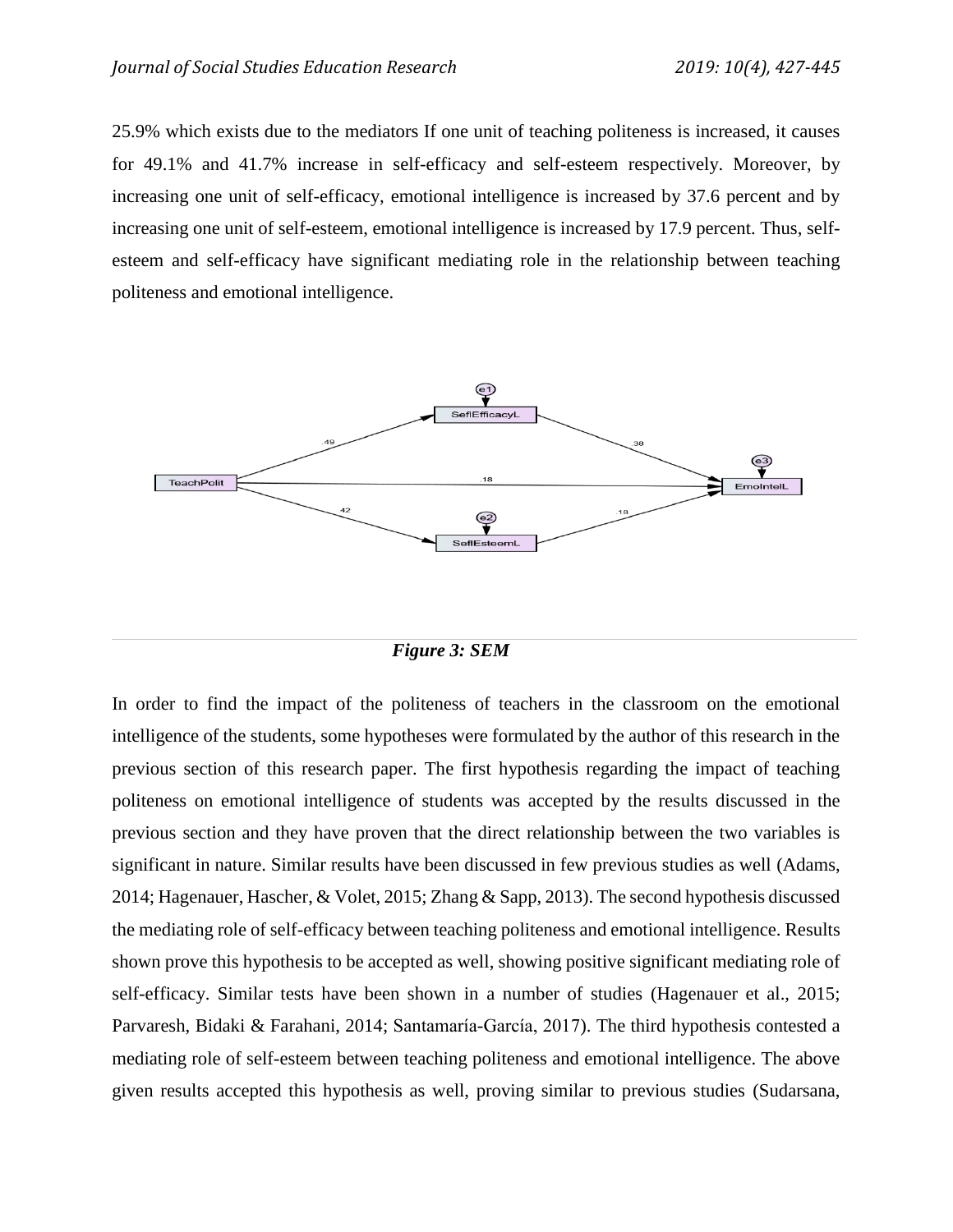[2016\)](#page-17-11), that this role is significant and positive. In summary all of the proposed hypotheses by the author of this paper have been shown to have positive and significant results and all have been accepted by the tests that were conducted.

# **Conclusion**

The politeness of teachers in the classroom environment has an important role in building of the students' character. The emotional intelligence of students affects the long term behavior development of the students and politeness of teachers at primary level helps in ensuring that the positive characteristics are enforced in the students. The current study was conducted to discuss the impact of these variables in detail, by using the self-esteem and self-efficacy of students as mediating factors. Data was collected from primary school teachers in Indonesia and a total of 301 participants were selected to obtain this data. The data was analyzed and studied in depth by application of various tests such as unit root tests and estimation techniques based upon the type of collected data. From the results, it was found that politeness of teachers has significant and positive effect on the emotional intelligence of teachers. Based on these results, several theoretical, practical and policy making implications have been identified by the author.

#### **Implications**

The emotional intelligence of students plays a key role in their learning abilities at school level and their life time character building. This study discusses effects of the politeness of teachers on the self-efficacy and self-esteem of the students and therefore has major literary and policy making implications. The literature can help peers understand the theoretical benefits of politeness in classroom scenarios. The teachers can use this study to modify their behavior in ways that increases the perception of their politeness in their students and helps them develop high self-esteem and efficacy in learning. The school level policy makers and the governments of countries having similar school structures can use this study as a guideline for designing teacher training policies and laws for controlling teacher behaviors in the classroom.

# **Limitations and Future Research Recommendations**

The academic culture of Indonesia cannot be taken as an international or even a regional level standard. Thus, the small sample size imposes a limitation which can be overcome by taking larger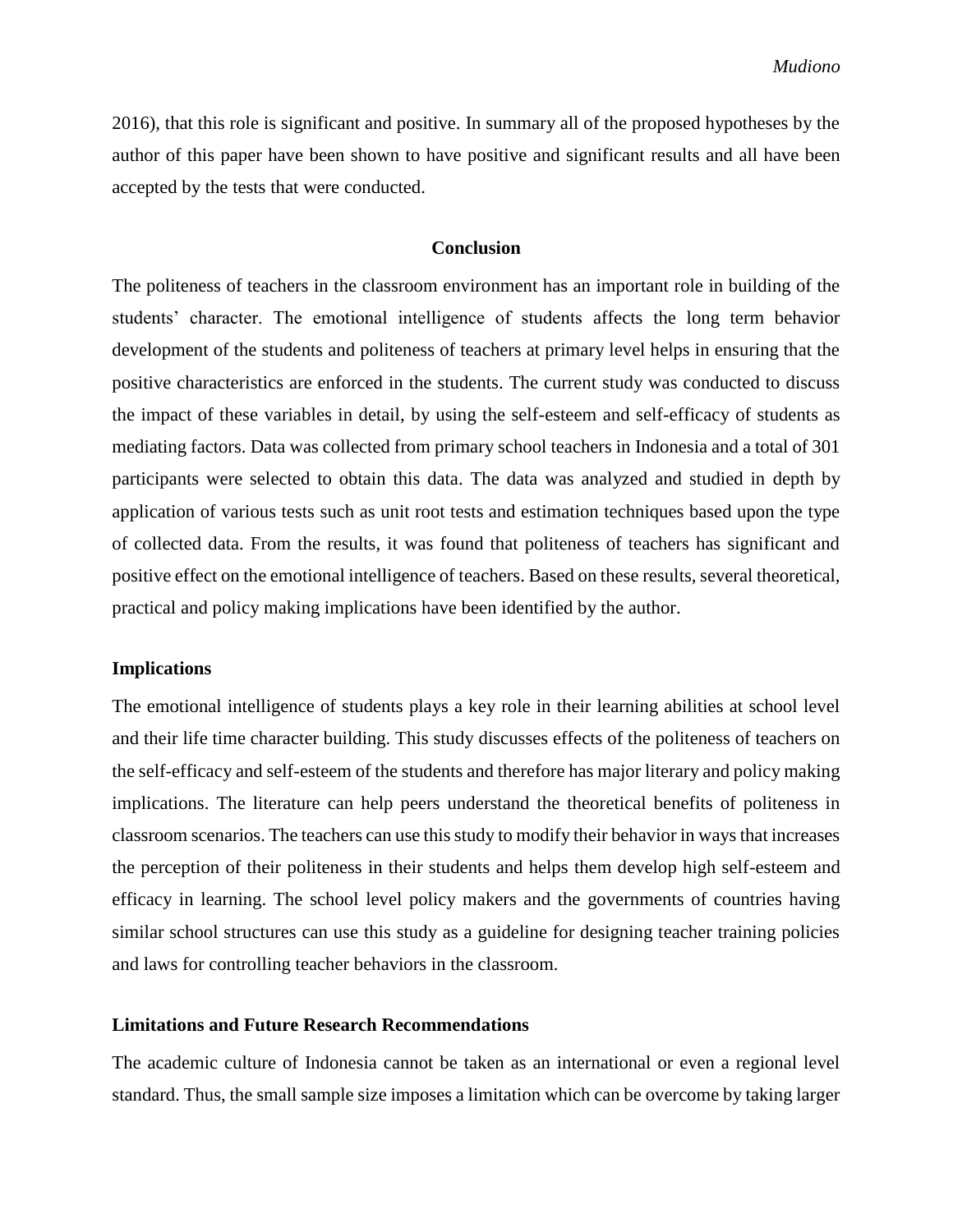samples, like the sample of ASEAN region for the analysis of similar factors in future studies. In addition, longitudinal studies should also be conducted, as this was a cross-sectional study. Future researches can focus on studying how teacher politeness affects the students' overall output and learning abilities and the negative effects on student behavior like lack of interest and innovation in homework should also be considered in future work.

#### **References**

- <span id="page-15-8"></span>Adams, A. S. (2014). *Student perceptions of teacher emoticon usage: The effect on teacher credibility and liking.*
- <span id="page-15-4"></span>Ansong, D., Eisensmith, S. R., Okumu, M., & Chowa, G. A. (2019). The importance of selfefficacy and educational aspirations for academic achievement in resource-limited countries: Evidence from Ghana. *Journal of adolescence, 70*, 13-23.
- <span id="page-15-5"></span>Bakalar, B. (2017). Understanding the whole student: holistic multicultural education [Book Review]. *Journal of Ethnic and Cultural Studies, 4*(2), 96-98.
- Britner, S. (2012). *Self-efficacy in school and community settings*: Nova Science Publishers.
- <span id="page-15-3"></span>Carroll, A., Houghton, S., Wood, R., Unsworth, K., Hattie, J., Gordon, L., & Bower, J. (2009). Self-efficacy and academic achievement in Australian high school students: The mediating effects of academic aspirations and delinquency. *Journal of adolescence, 32*(4), 797-817.
- <span id="page-15-1"></span>Cowgill, G. L. (2014). "Rationality" and contexts in agency theory *Agency in archaeology* (pp. 67-76): Routledge.
- <span id="page-15-6"></span>Cvencek, D., Fryberg, S. A., Covarrubias, R., & Meltzoff, A. N. (2018). Self‐concepts, self‐ esteem, and academic achievement of minority and majority north American elementary school children. *Child development, 89*(4), 1099-1109.
- <span id="page-15-0"></span>Demirdag, S. (2015). Classroom management and students self-esteem: Creating positive classrooms. *Educational Research and Reviews, 10*(2), 191-197.
- <span id="page-15-7"></span>Dunn, C. D. (2011). Formal forms or verbal strategies? Politeness theory and Japanese business etiquette training. *Journal of Pragmatics, 43*(15), 3643-3654.
- <span id="page-15-2"></span>Fernandez, R., Salamonson, Y., & Griffiths, R. (2012). Emotional intelligence as a predictor of academic performance in first‐year accelerated graduate entry nursing students. *Journal of clinical nursing, 21*(23-24), 3485-3492.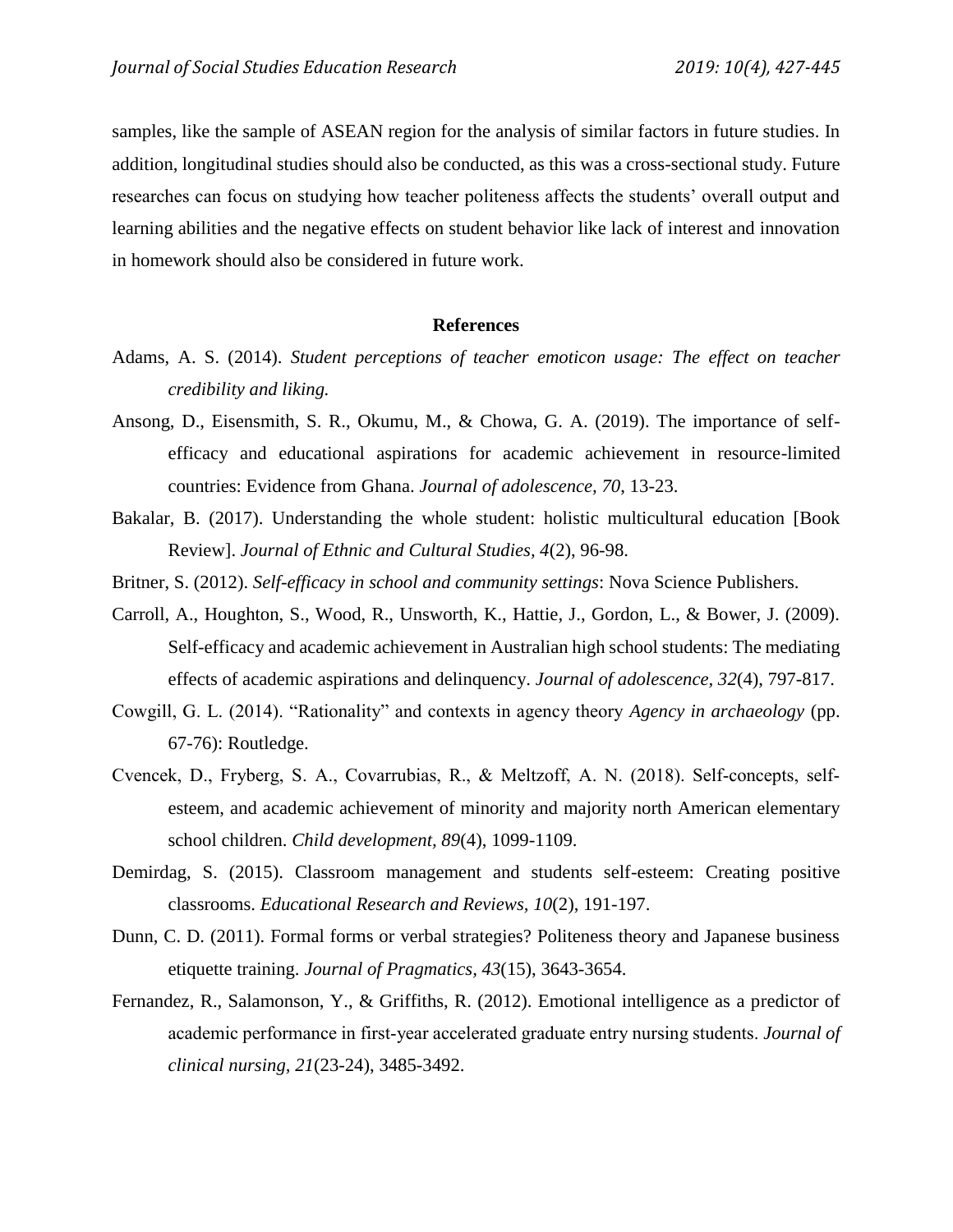- <span id="page-16-6"></span>Ferris, E. (2019). Lessons of Policing and Exclusion. *Journal of Culture and Values in Education*, *2*(3), 25-43. Retrieved from <https://cultureandvalues.org/index.php/JCV/article/view/50>
- Godfrey, E. B., Santos, C. E., & Burson, E. (2019). For better or worse? System-justifying beliefs in sixth‐grade predict trajectories of self‐esteem and behavior across early adolescence. *Child development, 90*(1), 180-195.
- <span id="page-16-10"></span>Hagenauer, G., Hascher, T., & Volet, S. E. (2015). Teacher emotions in the classroom: associations with students' engagement, classroom discipline and the interpersonal teacher-student relationship. *European Journal of Psychology of Education, 30*(4), 385-403.
- <span id="page-16-8"></span>Hen, M., & Goroshit, M. (2014). Academic procrastination, emotional intelligence, academic selfefficacy, and GPA: A comparison between students with and without learning disabilities. *Journal of learning disabilities, 47*(2), 116-124.
- <span id="page-16-1"></span>Honicke, T., & Broadbent, J. (2016). The influence of academic self-efficacy on academic performance: A systematic review. *Educational Research Review, 17*, 63-84.
- <span id="page-16-5"></span>Jansen, M., Scherer, R., & Schroeders, U. (2015). Students' self-concept and self-efficacy in the sciences: Differential relations to antecedents and educational outcomes. *Contemporary Educational Psychology, 41*, 13-24.
- <span id="page-16-2"></span>Kim, T., Jung-Eun Yoo, J., Lee, G., & Kim, J. (2012). Emotional intelligence and emotional labor acting strategies among frontline hotel employees. *International Journal of Contemporary Hospitality Management, 24*(7), 1029-1046.
- <span id="page-16-7"></span>Kong, F., & You, X. (2013). Loneliness and self-esteem as mediators between social support and life satisfaction in late adolescence. *Social Indicators Research, 110*(1), 271-279.
- <span id="page-16-9"></span>Kong, F., Zhao, J., & You, X. (2012). Emotional intelligence and life satisfaction in Chinese university students: The mediating role of self-esteem and social support. *Personality and Individual Differences, 53*(8), 1039-1043.
- <span id="page-16-0"></span>Lupton, R., & Hempel-Jorgensen, A. (2012). The importance of teaching: Pedagogical constraints and possibilities in working-class schools. *Journal of education policy, 27*(5), 601-620.
- <span id="page-16-4"></span>Mbuva, J. (2017). Exploring Teachers' Self-Esteem and Its Effects on Teaching, Students' Learning and Self-Esteem. *Journal of Higher Education Theory and Practice, 17*(3).
- <span id="page-16-3"></span>Mohzan, M. A. M., Hassan, N., & Halil, N. A. (2013). The influence of emotional intelligence on academic achievement. *Procedia-Social and Behavioral Sciences, 90*, 303-312.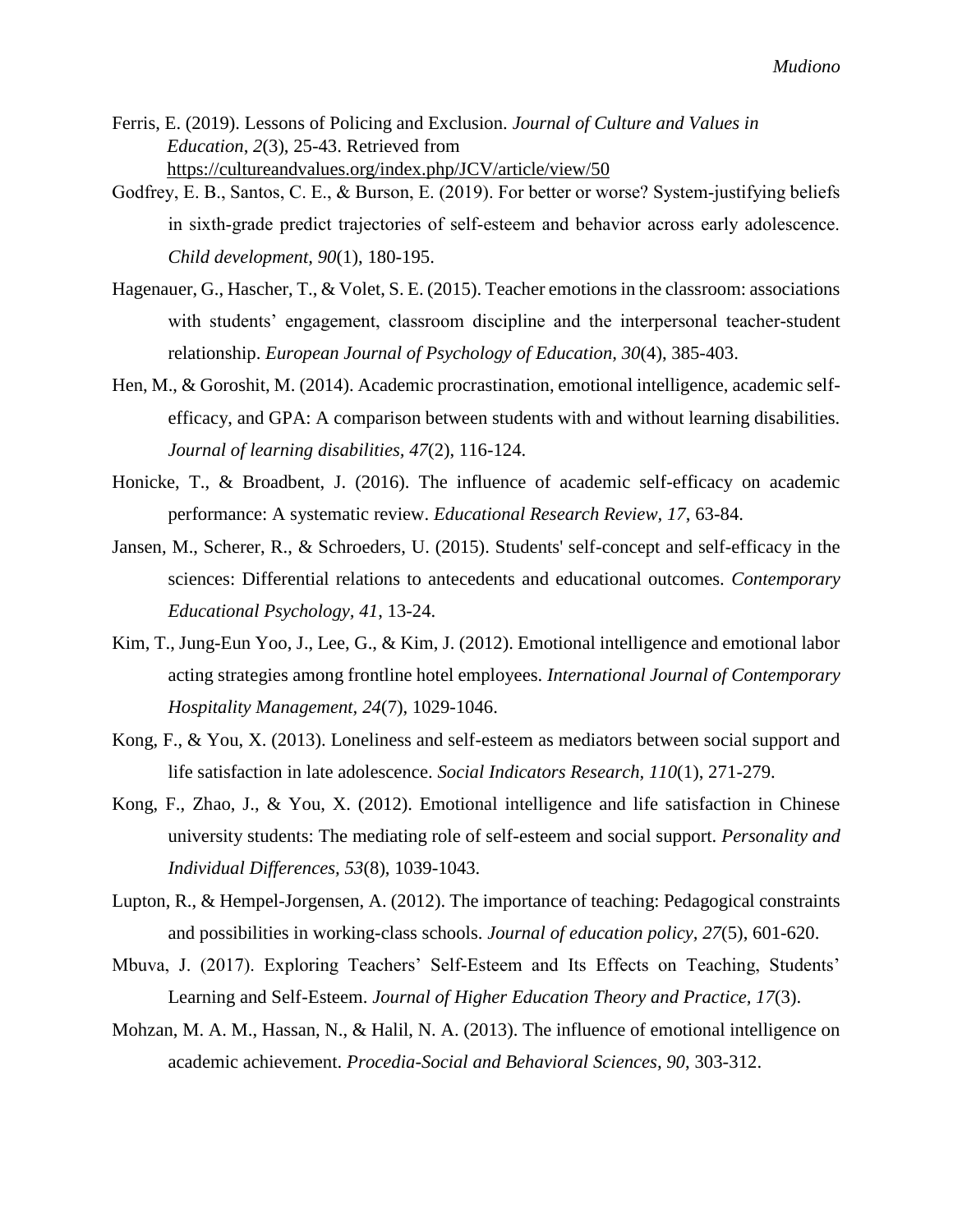- <span id="page-17-7"></span>Moksnes, U. K., & Espnes, G. A. (2012). Self-esteem and emotional health in adolescents–gender and age as potential moderators. *Scandinavian Journal of Psychology, 53*(6), 483-489.
- <span id="page-17-3"></span>Pan, Y., & Kadar, D. Z. (2011). Historical vs. contemporary Chinese linguistic politeness. *Journal of Pragmatics, 43*(6), 1525-1539.
- <span id="page-17-9"></span>Parvaresh, H. R., Bidaki, T., & Farahani, A. A. K. (2014). Refusal strategies of Iranian EFL learners: The role of sex, age, education levels, and politeness. *International Journal of Education and Applied Sciences, 1*(3), 121-128.
- <span id="page-17-5"></span>Pool, L. D., & Qualter, P. (2012). Improving emotional intelligence and emotional self-efficacy through a teaching intervention for university students. *Learning and Individual Differences, 22*(3), 306-312.
- <span id="page-17-1"></span>Saidi, M., & Khosravi, M. (2015). EFL learners' perceptions of (im) politeness: The possible gender differences. *International Journal of Language and Applied Linguistics, 1*(1), 1-11.
- <span id="page-17-10"></span>Santamaría-García, C. (2017). Emotional and educational consequences of (im) politeness in teacher–student interaction at higher education. *Corpus Pragmatics, 1*(3), 233-255.
- <span id="page-17-6"></span>Schunk, D. H., & Usher, E. L. (2011). Assessing self-efficacy for self-regulated learning. *Handbook of self-regulation of learning and performance*, 282-297.
- <span id="page-17-8"></span>Shehzadi, K., & Krishnasamy, H.I.N. (2018). ESL writing anxiety, writer's native language, ESL writing self-efficacy and ESL writing performance: Insights into the literature. *Pakistan Journal of Humanities and Social Sciences, 6*(2), 221-247.
- Shokouhi, S., & Rezaei, A. (2015). The importance of teaching pragmatics in the classrooms (focus on complimenting). *Journal for the Study of English Linguistics, 3*(1), 101-107.
- <span id="page-17-2"></span>Shum, W., & Lee, C. (2013). (Im) politeness and disagreement in two Hong Kong Internet discussion forums. *Journal of Pragmatics, 50*(1), 52-83.
- <span id="page-17-0"></span>Srivastava, M., De Boer, A., & Pijl, S. J. (2015). Inclusive education in developing countries: A closer look at its implementation in the last 10 years. *Educational Review, 67*(2), 179-195.
- <span id="page-17-11"></span>Sudarsana, I. K. (2016). The Importance Of Morals Teaching In Shaping The Students' Characters In School. *TITTLE*.
- <span id="page-17-4"></span>Terkourafi, M. (2011). Thank you, Sorry and Please in Cypriot Greek: What happens to politeness markers when they are borrowed across languages? *Journal of Pragmatics, 43*(1), 218- 235.